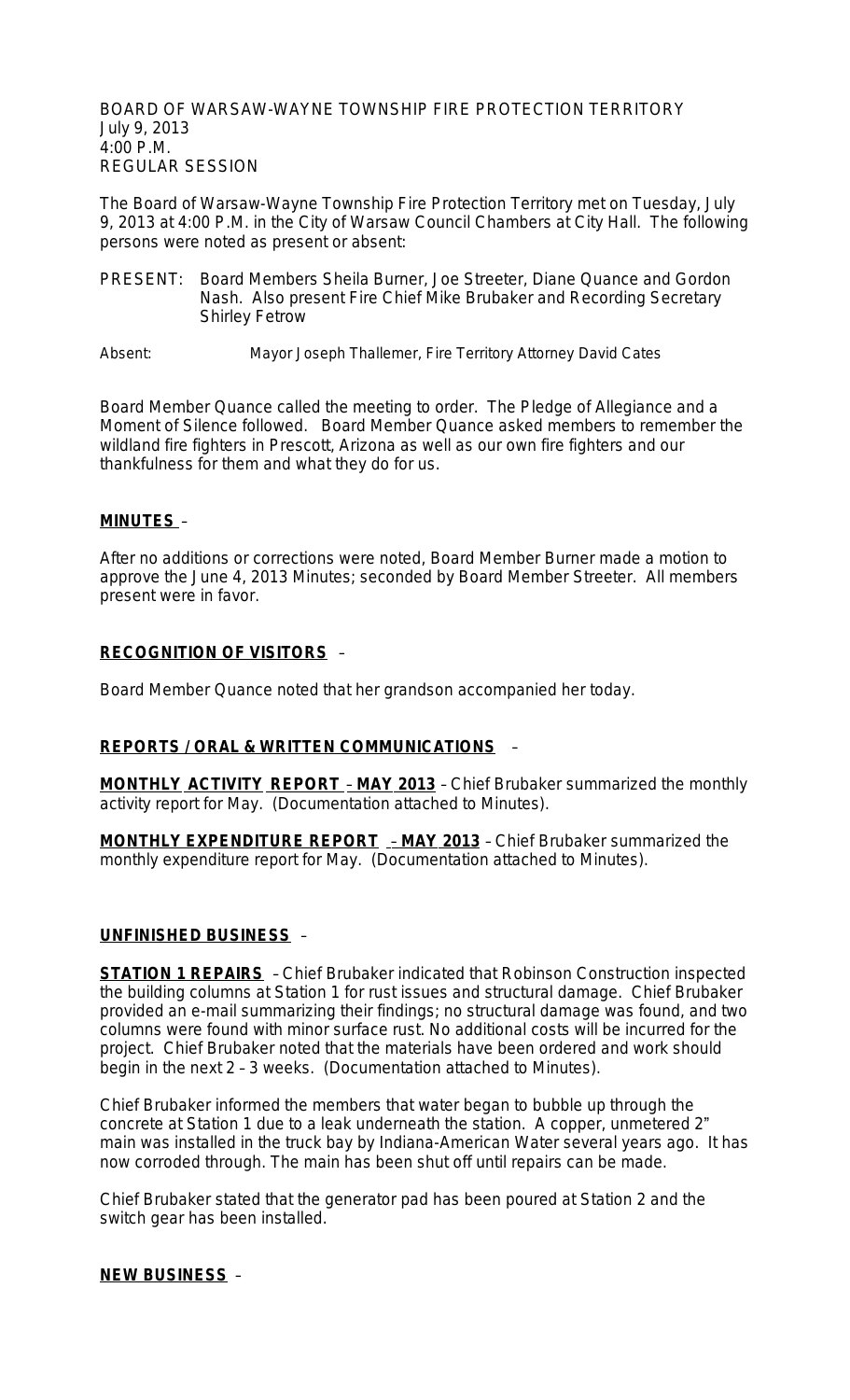**1-YEAR PROBATION** – **JASON NEHER** – Chief Brubaker indicated that Firefighter Jason Neher has been on the department for one year and is deserving of his promotion to Non-Probationary Firefighter. Chief Brubaker made the recommendation to take Jason off of Probationary status and move him to full-time firefighter. Board Member Streeter made a motion to accept Chief Brubaker's recommendation; seconded by Board Member Quance. All members were in favor. Chief Brubaker noted that Jason's swearing in will take place at the August 2<sup>nd</sup> Board of Works meeting. (Documentation attached to Minutes).

**CUMMINS CROSSPOINT** – **GENERATOR MAINTENANCE AGREEMENT** – Chief Brubaker presented a generator maintenance agreement with Cummins Crosspoint. Chief Brubaker delayed the annual maintenance agreement until the new generator for Station 2 was purchased. Both generators' maintenance programs will be on the same schedule. Chief Brubaker entertained a motion to approve the maintenance agreement. Board Member Quance made a motion to approve; seconded by Board Member Nash. All members were in favor. (Documentation attached to Minutes).

**2014 BUDGET** – Chief Brubaker reminded board members that the 2014 budget was based on the following criteria: (1) one-third of the Clerk's Office/HR salaries, insurance, PERF, FICA/Medicare and cell phones are a part of the budget and (2) the budget includes increasing the paid staff by two firefighters to allow the Battalion Chief to remain in a management position on the fire ground. Chief Brubaker stated the additional two firefighters will allow ten firefighters per shift, taking the minimum staffing from six to seven which, in turn, allows mobility for the Battalion Chief and begins the process of getting management in place for Station 3. Chief Brubaker proposed to the members that beginning in January 2014 two firefighters are hired bringing the minimum staffing to seven and allowing the Battalion Chief a management position. Chief Brubaker reiterated the Bassett Study and ISO rating indicating his goal is to remain at an ISO rating of 4. Chief Brubaker noted that the budget reflects a decrease in salaries/wages and an increase in staffing by two firefighters. This is due to two 20-year plus firefighters retiring and a decrease in overtime.

Chief Brubaker gave a brief recap of the Operating Fund on the remainder Personal Services categories, Supplies categories, Other Services and Charges categories and Capital Outlays categories.

Chief Brubaker also gave a brief recap of the Equipment Replacement Fund. Chief Brubaker noted that the budget reflects \$125,000 in Debt Service for replacement of Rescue 2.

Chief Brubaker asked the board members their opinion on the budget, i.e. concerns, pros/cons, and asked if they could provide a yay or nay to take to the Council. Board Member Streeter noted that Chief Brubaker has been able to reduce the budget and increase staffing showing good faith in trying to bring the budget back into line. Board Member Quance made a motion to accept the budget as submitted with a strong recommendation to hire two additional staff members; seconded by Board Member Nash. All members were in favor. (Documentation attached to Minutes).

**TRAVEL REQUESTS** – Board Member Streeter made a motion to approve the travel requests as submitted; seconded by Board Member Burner. All members were in favor. (Documentation attached to Minutes).

## **OTHER MATTERS THAT MAY COME BEFORE THE BOARD** –

#### **MEETING REVIEW** –

NO ITEMS CARRIED FORWARD

NO VISITORS' QUESTIONS AND COMMENTS

#### **ADJOURNMENT** –